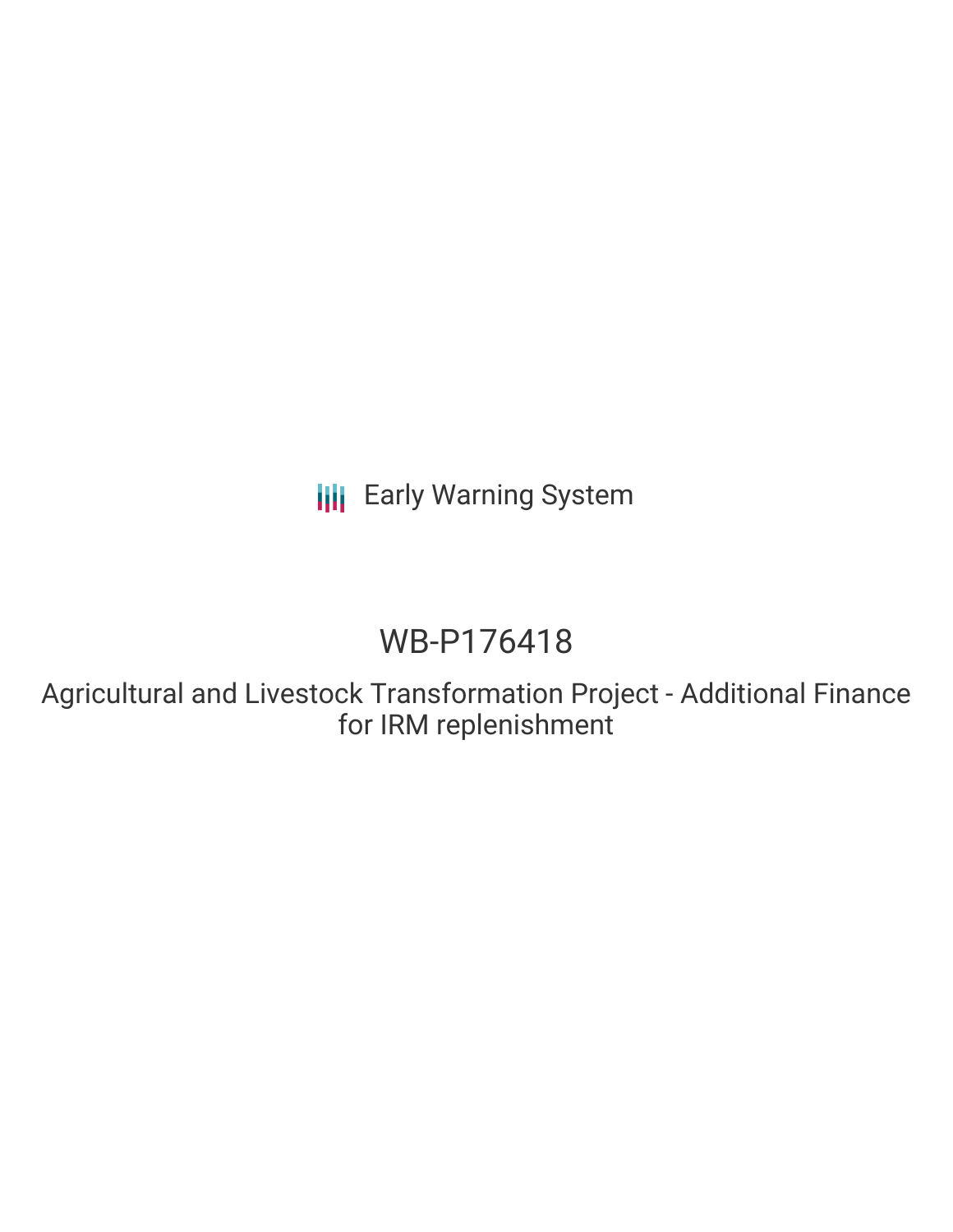

#### Early Warning System Agricultural and Livestock Transformation Project - Additional Finance for IRM replenishment WB-P176418

#### **Quick Facts**

| <b>Countries</b>               | Niger                    |
|--------------------------------|--------------------------|
| <b>Financial Institutions</b>  | World Bank (WB)          |
| <b>Status</b>                  | Active                   |
| <b>Bank Risk Rating</b>        | U                        |
| <b>Voting Date</b>             | 2021-06-28               |
| <b>Borrower</b>                | Ministry of Plan         |
| <b>Sectors</b>                 | Agriculture and Forestry |
| <b>Investment Amount (USD)</b> | \$39.54 million          |
| <b>Project Cost (USD)</b>      | \$39.54 million          |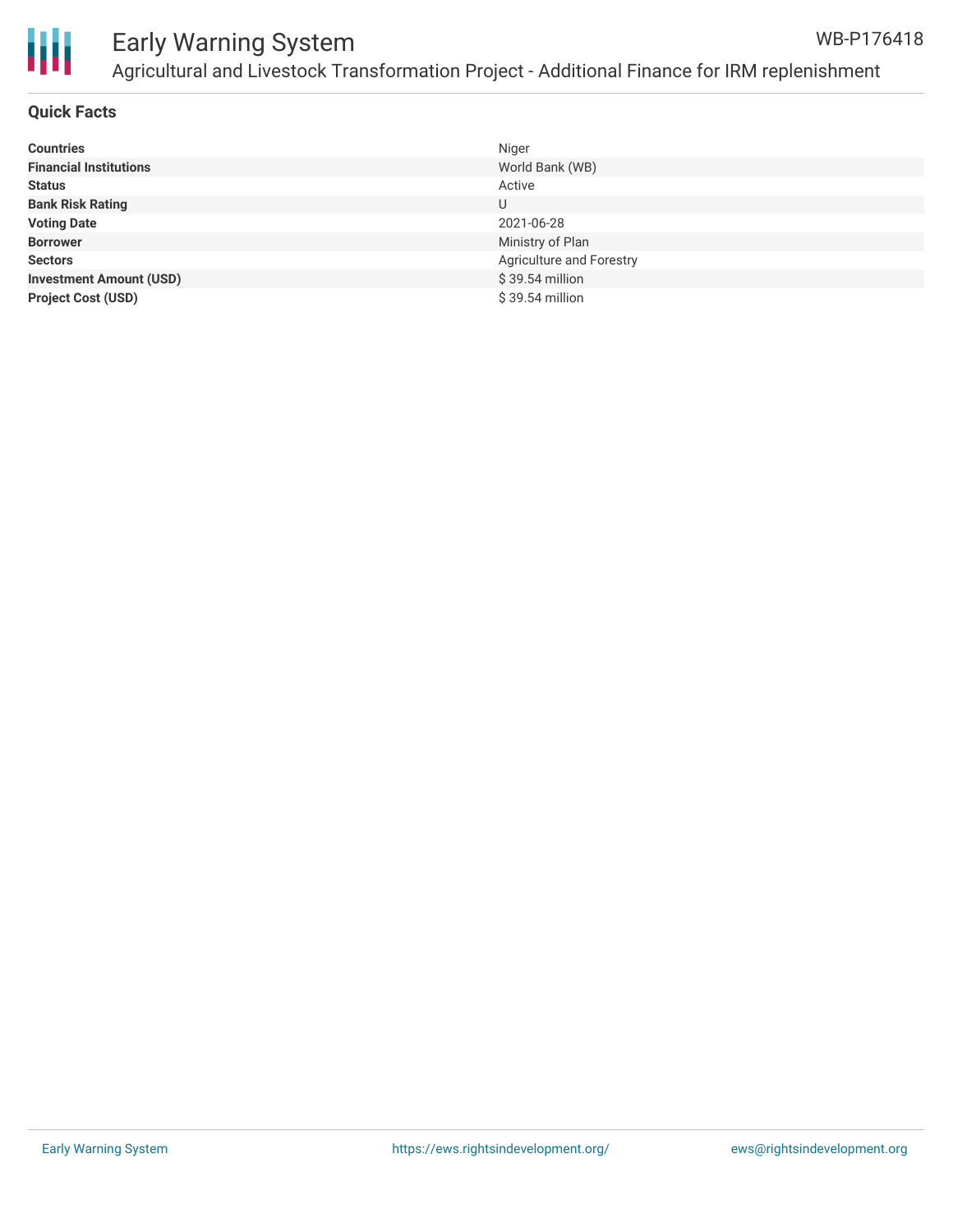

## Early Warning System Agricultural and Livestock Transformation Project - Additional Finance for IRM replenishment

#### **Project Description**

The Proposed Development Objective(s) Additional Financing is to increase agriculture productivity and access to markets for small and medium farmers and agri-food small and

medium enterprises in the participating project regions, and to provide immediate and effective response to an eligible crisis or emergency.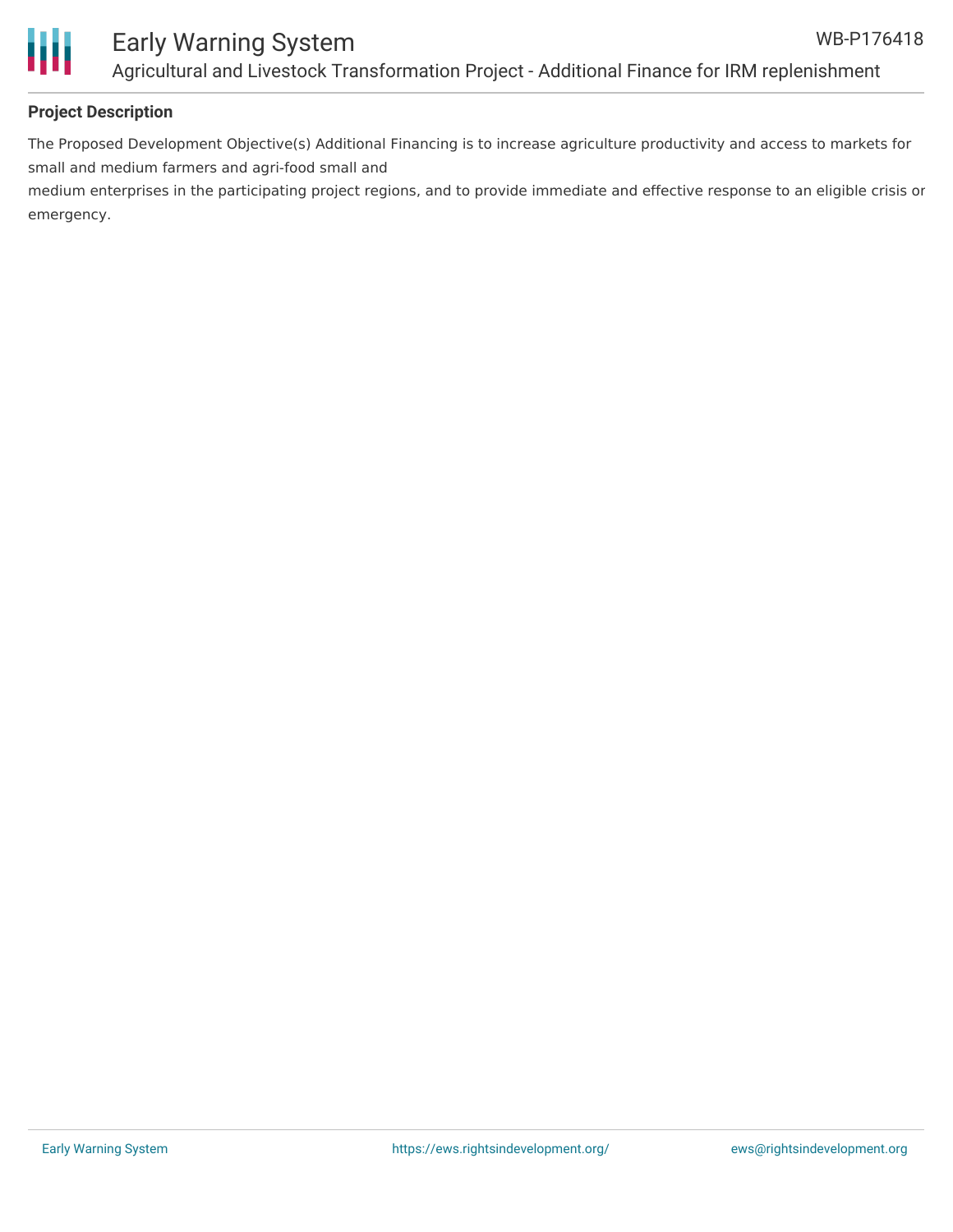

#### **Investment Description**

World Bank (WB)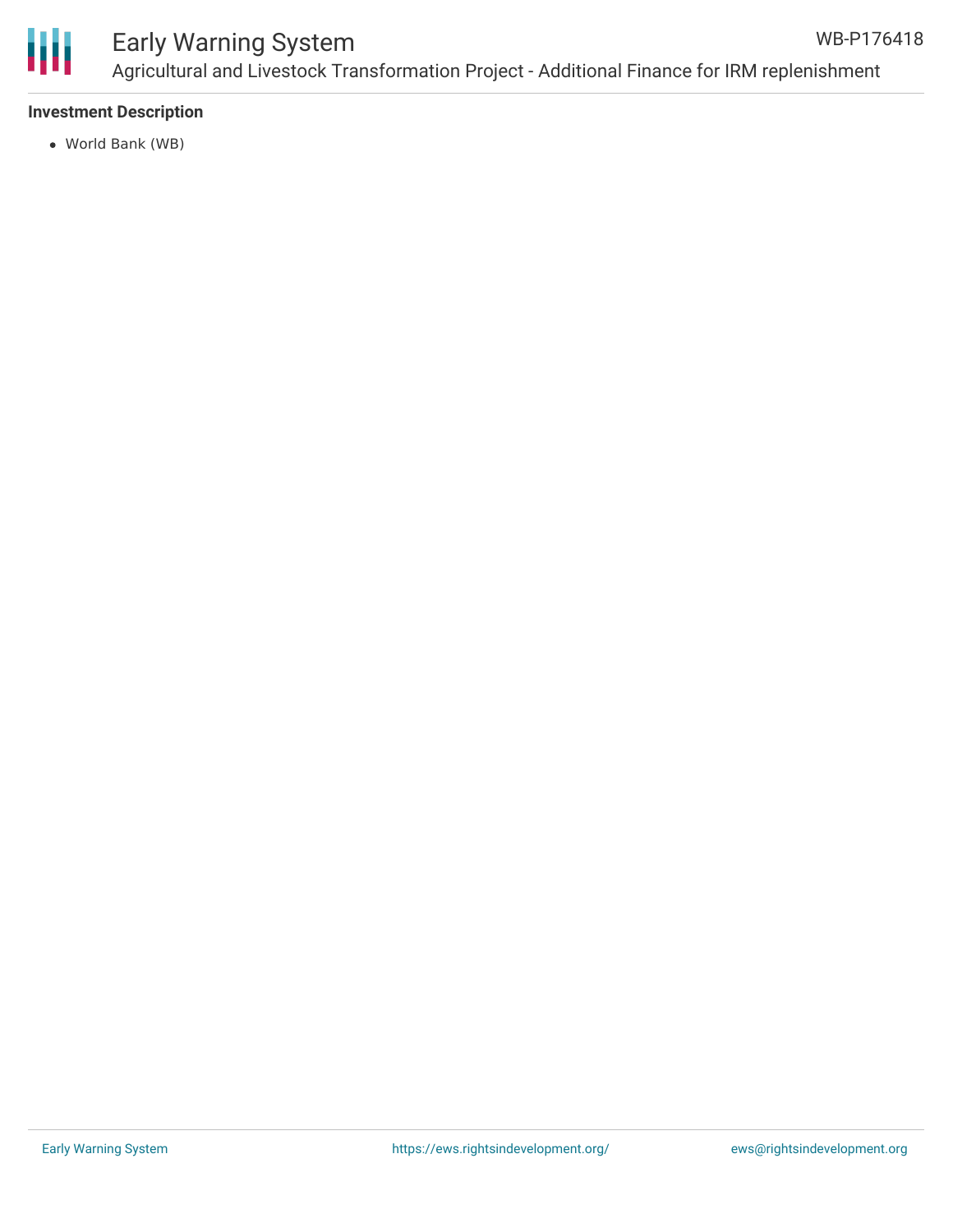

#### **Contact Information**

Ministry of Plan Iro Souley Director General Souleyiro@yahoo.fr

#### ACCESS TO INFORMATION

To submit an information request for project information, you will have to create an account to access the Access to Information request form. You can learn more about this process at: https://www.worldbank.org/en/access-toinformation/request-submission

#### ACCOUNTABILITY MECHANISM OF THE WORLD BANK

The World Bank Inspection Panel is the independent complaint mechanism and fact-finding body for people who believe they are likely to be, or have been, adversely affected by a World Bank-financed project. If you submit a complaint to the Inspection Panel, they may investigate to assess whether the World Bank is following its own policies and procedures for preventing harm to people or the environment. You can contact the Inspection Panel or submit a complaint by emailing ipanel@worldbank.org. Information on how to file a complaint and a complaint request form are available at: https://www.inspectionpanel.org/how-tofile-complaint